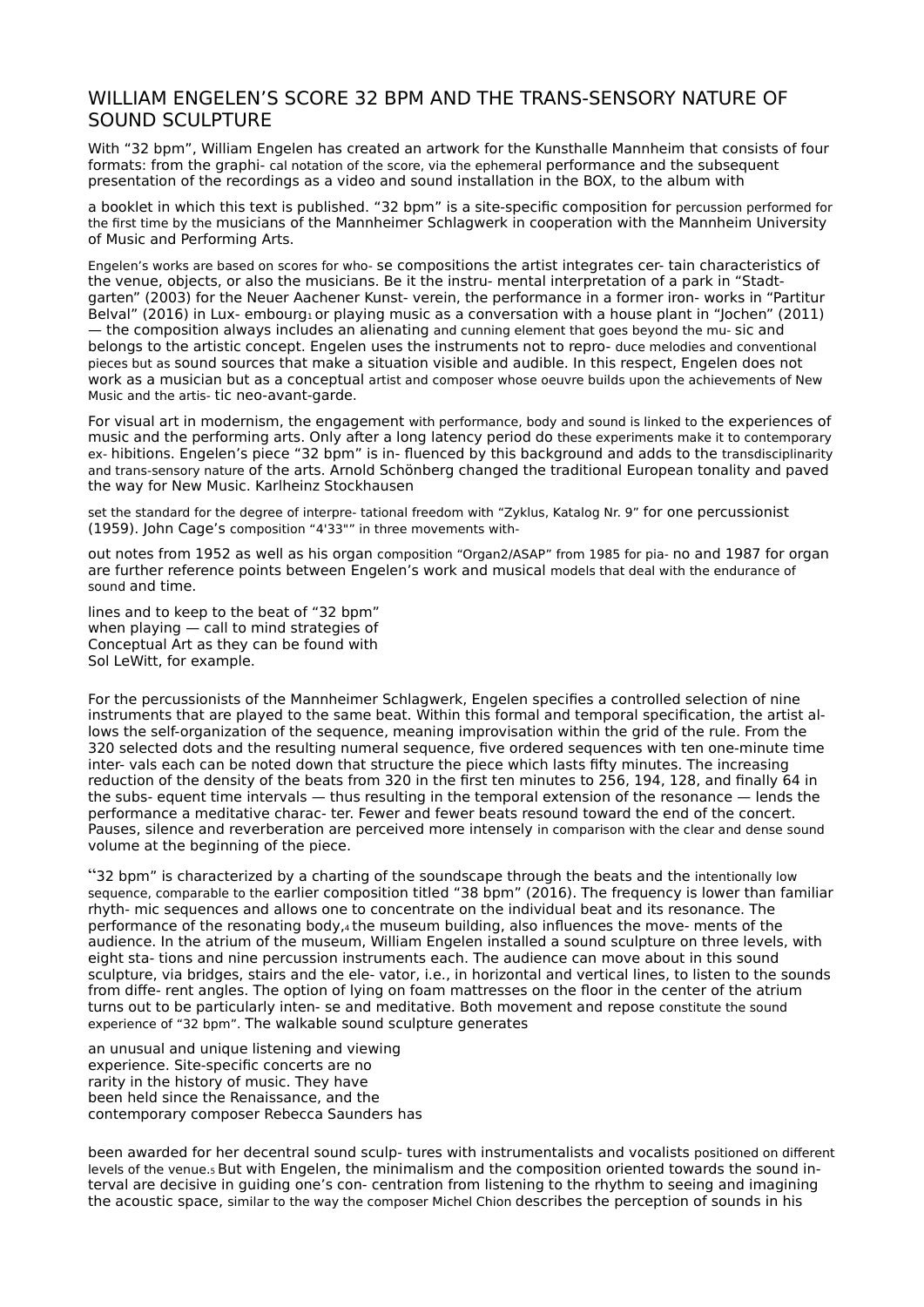musique concrète. Engelen's piece "32 bpm" also builds upon the effect of "audio-divi- sion"6 that is not only performed live as

a sound sculpture, but is also exhibited as a video and sound installation in the BOX, the space for experimental art. Engelen's installation engages with "trans-sensory per- ception"<sup>7</sup> that unites sonic and visual phe- nomena. The musicians shown in the video and the music one hears are assembled from sepa- rate video and sound recordings. Soloists form an ensemble. The installation creates a context in which the performance can be heard with a surround effect, with the visitors forming a moving center, whether lying on the provided mats or looking and listening from a different perspective. The displayed

score and the composer's instructions refer to the origin of the composition. The artwork is continued in private space, where the album allows the sound installation to be performed again and, depending of

the audio equipment, heard under individual conditions.

Special thanks go to the artist William Engelen, the Mannheimer Schlagwerk under the direction of Prof. Dennis Kuhn, and Edition Telemark with Alexander Meyer, who with tireless preparatory work, an overwhelming concert, and the commitment to distributing the album have composed and performed the score "32 bpm" and preserved it for future listeners outside of the museum as well.

## Sebastian Baden

1Hubertus von Amelunxen, "Cloud Hangers and Bird Song," in: William Engelen. Partitur Belval, album with booklet, ed. by Le Fonds Belval, Belval, Luxembourg 2016, no page numbers.

2 Michael Glasmaier, "Pastoralen/Pastorals," in: William Engelen. Partitur, exh. cat. Partitur Stadtgarten, 07/12 – 09/14/2003, Neuer Aachener Kunstverein, ed.<br>by NAK Neuer Aachener Kunst- verein, Revolver, Frankfurt am M Munich, New York 1996; Sonambiente 2006. Klang, Kunst, sound art, ed. by Helga de La Motte-Haber, commissioned by the Aka- demie der Künste, Berlin, Kehrer Verlag Heidelberg, 2006.

3 Richard Leppert, The Sight of Sound: Music, Representation, and the History of the Body, University of California Press, Berkeley and Los Angeles, 1993, p. 7.

4 See Joachim Krausse, "Über das Aufführen von Räumen/On Performing Space," in: William Engelen. Partitur, exh. cat. Partitur Stadtgarten, 07/12 – 09/14/2003, Neuer Aachener Kunstverein, ed. by NAK Neuer Aachener Kunstverein, Revolver, Frankfurt am Main 2003, p. 82 – 87.

،Clemens Haustein, "Siemens-Musikpreis. Weiblich, jung, kompo- nierend," in: Frankfurter Allgemeine Zeitung, 01/17/2019;<br>https://www.faz.net/aktuell/feuilleton/buehne-und-konzert/ rebecca-saunders-erhaelt-den-siemens-musi

<sup>6</sup>"Rhythmus als transsensorielle Erfahrung. Ein Gespräch von Reinhart Meyer-Kalkus mit Michel Chion," in: Claudia Blümle, Horst Bredekamp, Matthias Bruhn, Reinhart Meyer-Kalkus, Yasuhiro Sakamoto (eds.), Bild – Ton – Rhythmus. Bildwelten des Wissens. Kunsthistorisches Jahrbuch für Bildkritik, Vol. 10,2<br>(04/24/2017), p. 7 – 16, 9; see Cynthia F.

Moss, "Painting the world with sounds, perceiving the world from

echoes," in: Blümle et al. (eds.): Bild–Ton–Rhythmus, p. 17–24. 7 Ibid. p. 12.

Engelen combines New Music and visual thus creating an oeuvre with the most diverse aesthetic and sensory scopes. notation as a drawing is already a work of art that in terms of content and form re- fers to the composition's context. As an artist, Engelen thus distinguishes himself from other sound artists or composers who also work with cartographic systems and ex- periment with notations,2 such as John

Cage, Karlheinz Stockhausen, György Ligeti, Cornelius Cardew, or Iannis Xenakis.

Engelen's artistic work is dedicated to the parameters of musical and artistic perfor- mance. Bodies, sounds, spaces, rules, aes- thetics, and materials become visually and acoustically perceivable in their condensed correlation. The artist demonstrates and stages the rules of art that can be applied to the field of music in such a way that their subtle social and aesthetic order co- mes to the fore. Just as historical pain- tings visually captured music performances as an event and social structure, Engelen creates a contemporary image of architecture, society and sound culture. "Sound in its abstraction is by itself semiotically diffi- cult to control, though socially and cul- turally it is essential to control as it is those of any other form of human expression and communication."3

Hence, Engelen's works render art and music perceivable while highlighting the commu- nicative structures of public space and pri- vate fields of action.

Engelen's institutional critique and reflective art that possesses a humorous twist raises one's awareness of the parameters of the work, something which can be sensed

in the performance of "32 bpm" in Mannheim. The architecture of the new museum building offered Engelen a special and unusual resonating body whose acoustic qualities formed the basis of the composition. The score takes up the grid of the museum's architecture which was conceived as a "city